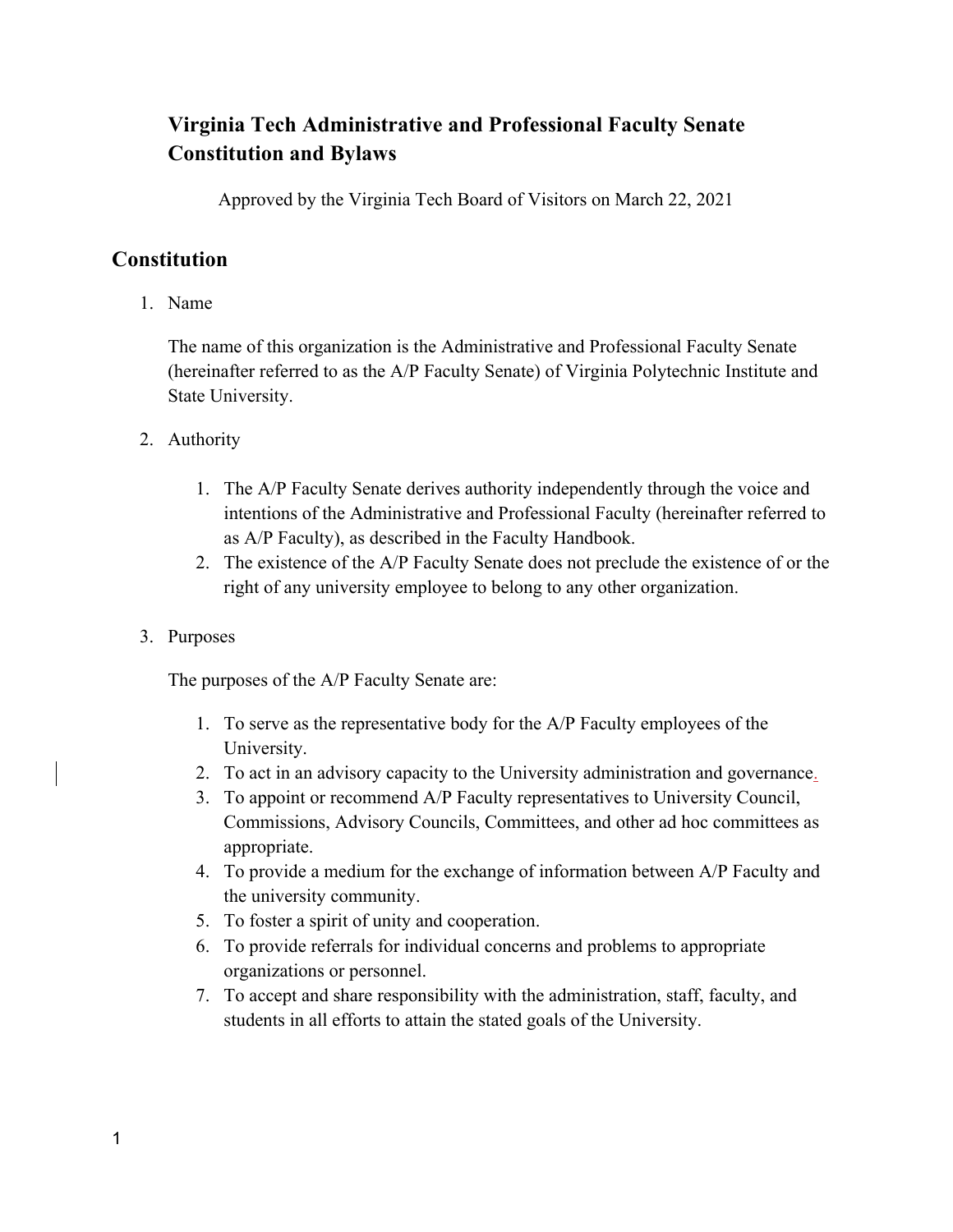### 4. Membership

- 1. The A/P Faculty Senate will initially consist of thirty voting senators elected from among the following constituent areas, as defined in the faculty handbook, at the university: Extension, Research, Academic Support, Student Affairs, Athletics, General Professional, and General Administrative.
- 2. There will be six possible non-voting members representing university organizations:
	- 1. One representative from the Staff Senate,
	- 2. One representative from the Faculty Senate,
	- 3. One representative from the Student Government Association,
	- 4. One representative from the Graduate Student Assembly,
	- 5. Past-President of A/P Faculty Senate, if no longer serving as a senator,
	- 6. The senior university administrator responsible for Human Resources or their designee.
- 5. Term of office
	- 1. The term of office for A/P Faculty Senators will be three years. Each term will begin on July 1. Terms will be staggered to permit the election of approximately one-third of the Senate body each year.
	- 2. Transfer of a member from one constituent area to another will result in the replacement of that individual by the elected alternate until a permanent replacement is elected.
	- 3. Movement of a member within the same constituent area will not affect their unexpired term on the A/P Faculty Senate.
	- 4. A senator may be reelected for up to two consecutive three-year terms. There are no restrictions on serving as an alternate.
	- 5. Vacancies may occur as a result of termination of employment, transfer, retirement, resignation, or by a majority vote of the A/P Faculty Senate to remove a senator following three consecutive unexcused absences from regular meetings during any calendar year.
	- 6. The retiring President of the A/P Faculty Senate will serve as a non-voting advisor to the Executive Committee for one year. If their elected term as a senator has expired, they will serve as a non-voting member of the A/P Faculty Senate and Executive Committee.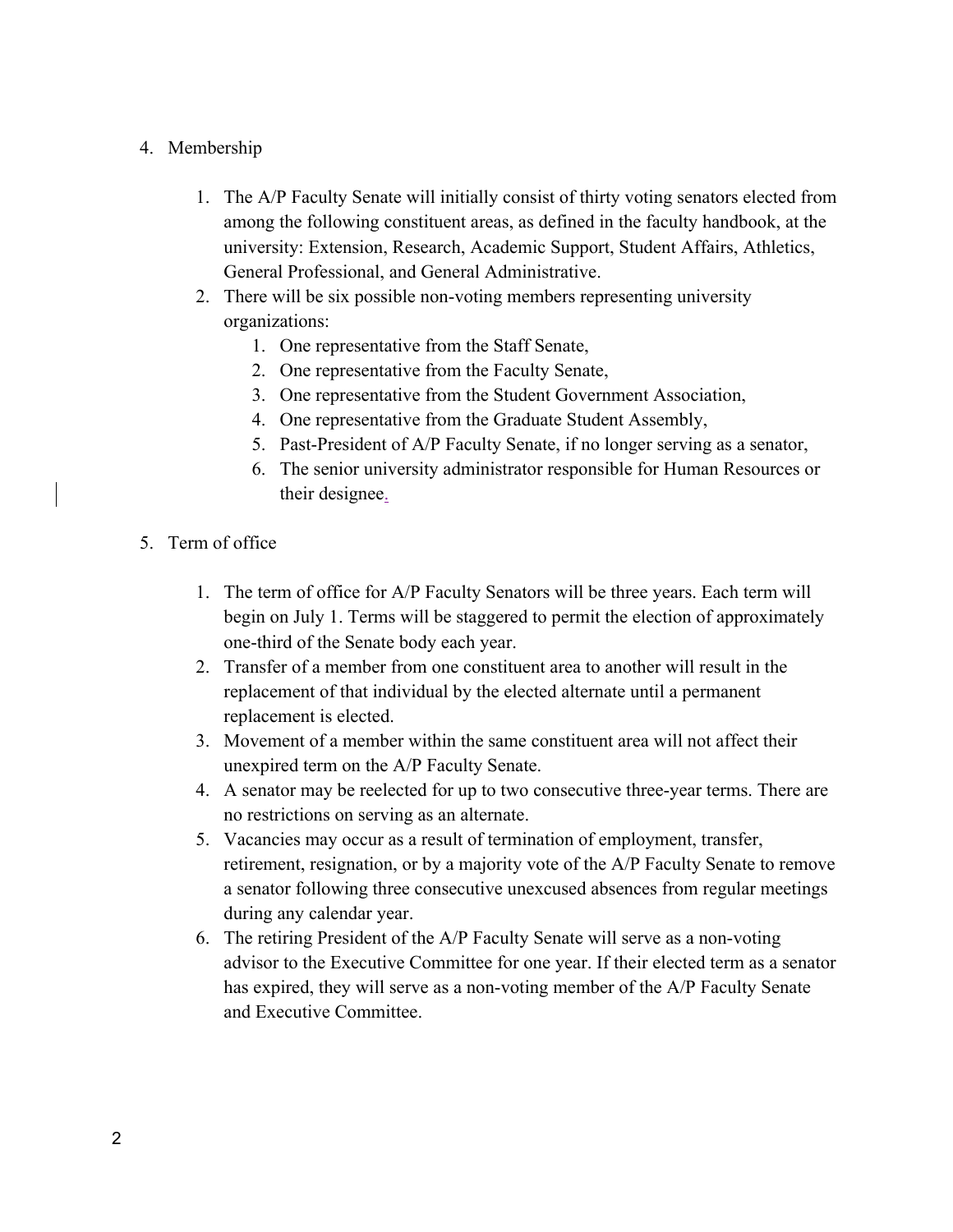#### 6. Elections

1. Elections by the A/P Faculty Senate will be conducted in accordance with the A/P Faculty Senate Constitution and Bylaws.

#### 7. Officers

- 1. Elected officers of the A/P Faculty Senate will consist of
	- 1. President,
	- 2. Vice President,
	- 3. Secretary/Treasurer,
	- 4. Parliamentarian.
- 2. Officers will be elected annually by the A/P Faculty Senators. Each term will begin at the end of the June regular meeting.
- 3. Officers will be eligible for re-election but may not serve more than two consecutive terms in the same office.
- 4. The A/P Faculty Senate may, by a two-thirds vote of the A/P Faculty Senate membership eligible to vote and present at the meeting, remove any officer.
- 5. In the event an officer, excluding the president, will take office and for some reason be unable or unwilling to complete their term of office, a special meeting will be called and a special election held to fill the vacated office for the remainder of the vacating officer's term.
- 6. In the event that the president for some reason is unable or unwilling to complete their term of office, the Bylaws address how the vacancy is to be handled.
- 8. University Council, Commissions, Advisory Councils, and Committees
	- 1. Senators and A/P Faculty representatives to the University Council and Commissions will be elected by the A/P Faculty Senate in accordance with the Constitution and Bylaws of the University Council by a simple majority vote of the A/P Faculty Senate eligible to vote and present at the meeting. Nominations for election may include A/P Faculty Senators-elect. Terms of office and procedure to fill vacancies in unexpired terms are prescribed in the Constitution and Bylaws of the University Council.
	- 2. Senators from the General Administrative constituent area will not be able to represent the A/P Faculty Senate on University Council.
	- 3. Nominations of senators and A/P Faculty employees requested by the President or other administrator of the University to serve on University Advisory Councils and Committees will be approved by a majority vote of the A/P Faculty Senate. Nominations may include Senators-elect. Terms of appointment and responsibilities are prescribed in the Constitution and Bylaws of the University Council.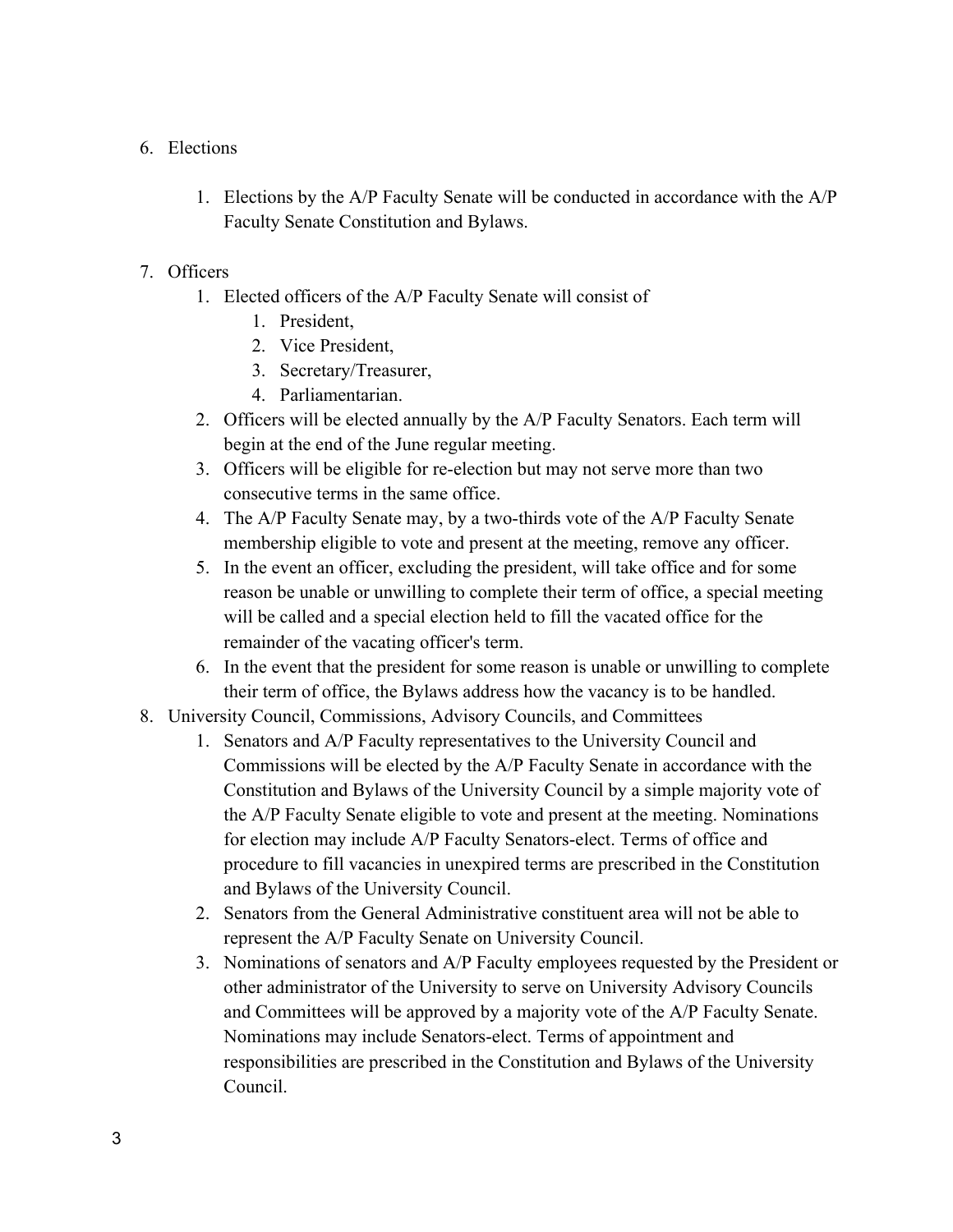- 4. Senators and A/P Faculty representatives to the University Council, Commissions, Advisory Councils, or Committees will
	- 1. Represent the position of the A/P Faculty Senate and A/P Faculty in the discharge of responsibilities,
	- 2. Inform the A/P Faculty Senate of pertinent matters to be considered and action taken by either
		- 1. Forwarding copies of meeting minutes to the Secretary/Treasurer within ten business days after approval of minutes by the respective University Council, Commission, Advisory Council, or Committee, or
		- 2. Summarizing discussions and actions taken at meetings of each University Council, Commission, Advisory Council, or Committee and forwarding to the Secretary/Treasurer within ten business days after each meeting if no official minutes are kept at the meeting, and
		- 3. Bringing matters of A/P Faculty concern before the respective University Council, Commissions, Advisory Councils, or Committees.
- 9. Committees

The A/P Faculty Senate will form the following committees. The charge of each will be defined in the bylaws.

- 1. An Executive Committee consisting of the President, Vice President, Secretary/Treasurer, Parliamentarian, Chair of each Senate standing committee, and the past-President of the A/P Faculty Senate serving in a non-voting advisory capacity.
- 2. Standing Committees will initially consist of
	- 1. Policies and Issues Committee,
	- 2. Communications Committee, and
	- 3. Elections and Nominations Committee.
- 3. The President of A/P Faculty Senate may designate standing, special, and/or ad hoc committees as approved by the A/P Faculty Senate.

#### 10. Quorum

A quorum of the Senate or one of its committees is defined as a majority of the total eligible voting membership of the Senate or committee, respectively. A quorum is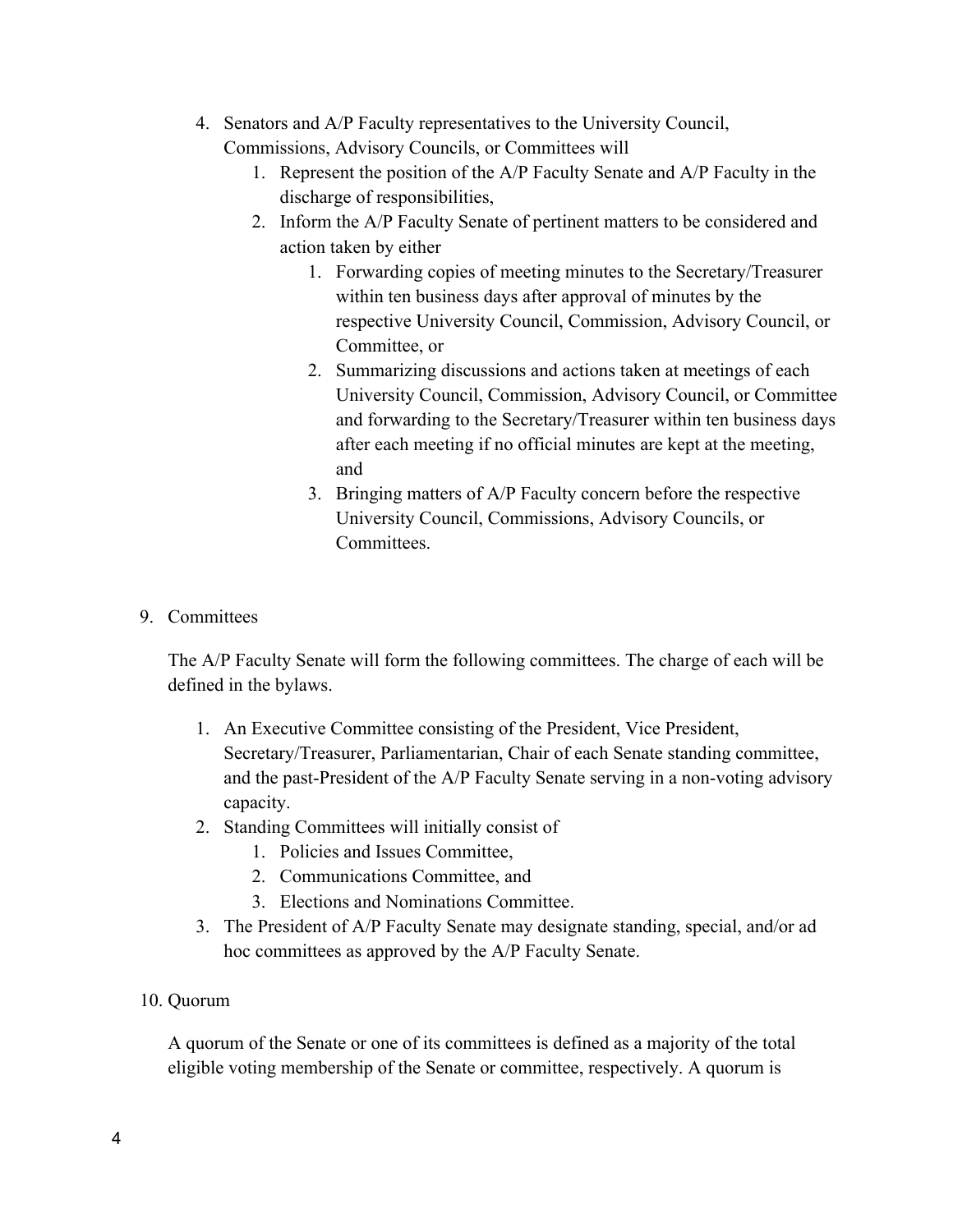required at all A/P Faculty Senate and committee meetings in order to conduct business. Meetings may be held without a quorum, but votes cannot be taken.

### 11. Initial Adoption of the Constitution and Bylaws

The Constitution will be ratified by a simple majority vote of the Commission on Administrative and Professional Faculty Affairs' voting members and by the University Council, President of the University, and Board of Visitors.

- 12. Amendments to the Constitution
	- 1. Notice of a proposal to amend the A/P Faculty Senate Constitution will be given on the A/P Faculty Senate agenda and considered at no fewer than two meetings of the Senate prior to voting.
	- 2. A copy of the proposed amendments will be distributed with the agenda.
	- 3. A vote may be taken on an amendment at the second meeting.
	- 4. A two-thirds affirmative vote of the membership is required for approval of changes followed by approval by the University Council and president of the university.
	- 5. One-fifth of employees eligible for election to the A/P Faculty Senate may petition the president of the university to convene employees eligible for election to the A/P Faculty Senate to make changes to the A/P Faculty Senate Constitution.
	- 6. Amendments to the Constitution will become effective upon approval by the membership, University Council and president of the university.
- 13. Amendments to the Bylaws
	- 1. Notice of proposal to amend the bylaws will be given in the agenda and considered at not fewer than two meetings of the A/P Faculty Senate prior to voting.
	- 2. A vote may be taken at the second meeting.
	- 3. An affirmative vote of the majority of the membership eligible to vote and present at the meeting is required for adoption.
	- 4. Amendments to the bylaws will become effective upon approval of the A/P Faculty Senate.
- 14. Corrections to the Constitution and Bylaws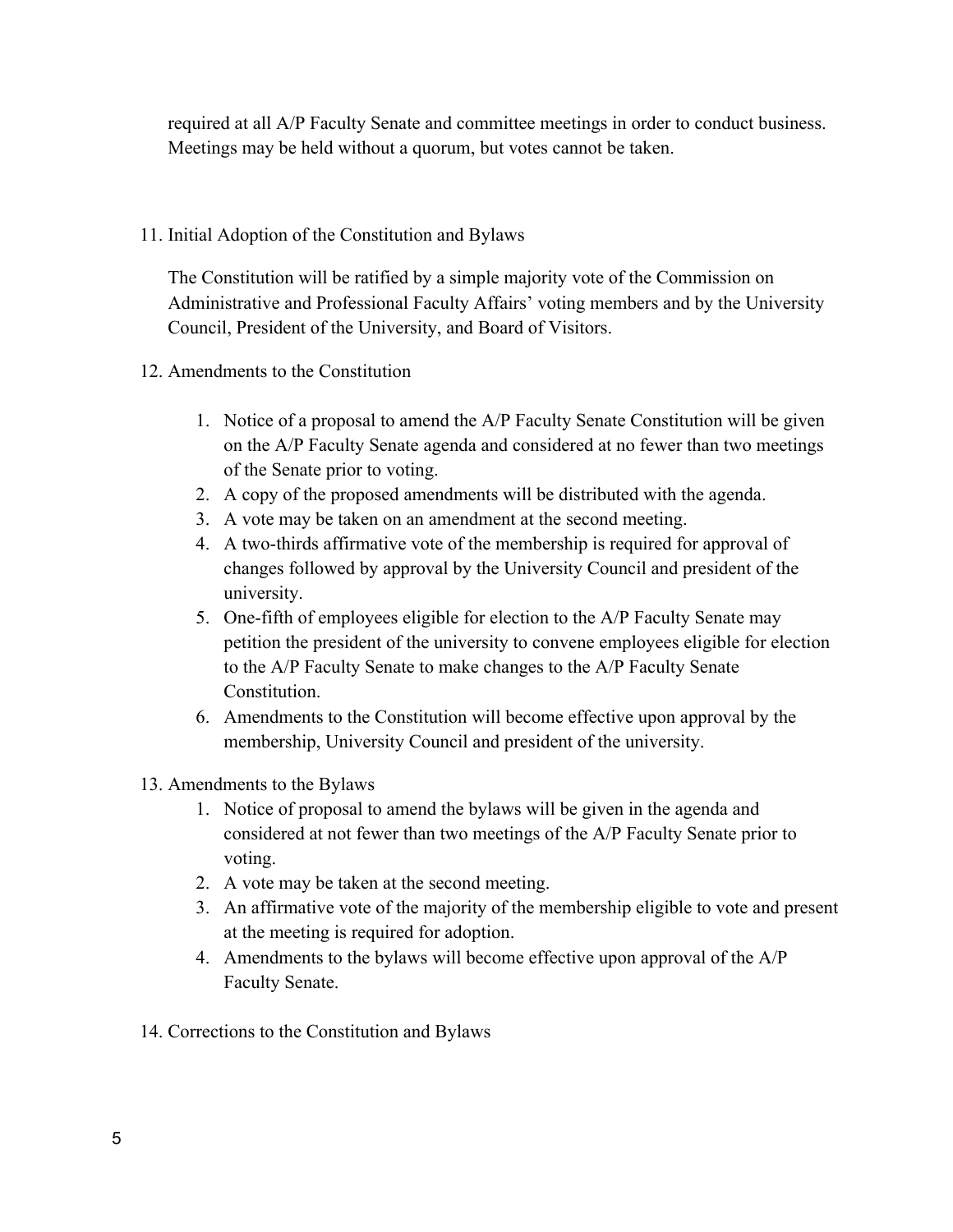Corrections of typographical/grammatical errors and updating terminology, where appropriate, are permitted without going through the amendment process for both the Constitution and Bylaws. These corrections should be noted in the changelog.

## **Bylaws**

1. Duties of officers, senators, and non-voting members

All officers are responsible for ensuring a smooth transition to their successor and an orderly transfer of official records.

- 1. The President will
	- 1. Preside at all regular and special meetings.
	- 2. Enforce all regulations and policies.
	- 3. Preside over the Executive Committee.
	- 4. Prepare the organizational chart of the Administrative and Professional Faculty Senate (hereinafter referred to as the A/P Faculty Senate).
	- 5. Submit the budget at the July regular meeting for approval each year.
	- 6. Call special meetings.
	- 7. Prepare an agenda for the Secretary to distribute to the Administrative and Professional Faculty (hereinafter referred to as A/P Faculty) Senators and non-voting members seven days prior to the next regular meeting.
	- 8. Authorize disbursement of funds. (Such disbursements will be made by the Secretary/Treasurer.)
	- 9. Designate chairs of the standing committees in consideration of committee recommendation.
	- 10. Establish ad hoc committees as approved by the A/P Faculty Senate, appoint members and designate chairs of these committees as appropriate.
	- 11. Perform other such duties as associated with this office.
	- 12. Ensure a smooth transition to the president-elect at the end of the president's term and an orderly transfer of official records.
- 2. The Vice-President will
	- 1. Preside in the absence of the President.
	- 2. Serve as the principal assistant to the President.
	- 3. Serve as Chair of the Commission on Administrative and Professional Faculty Affairs of University Governance.
	- 4. Coordinate legislative activity.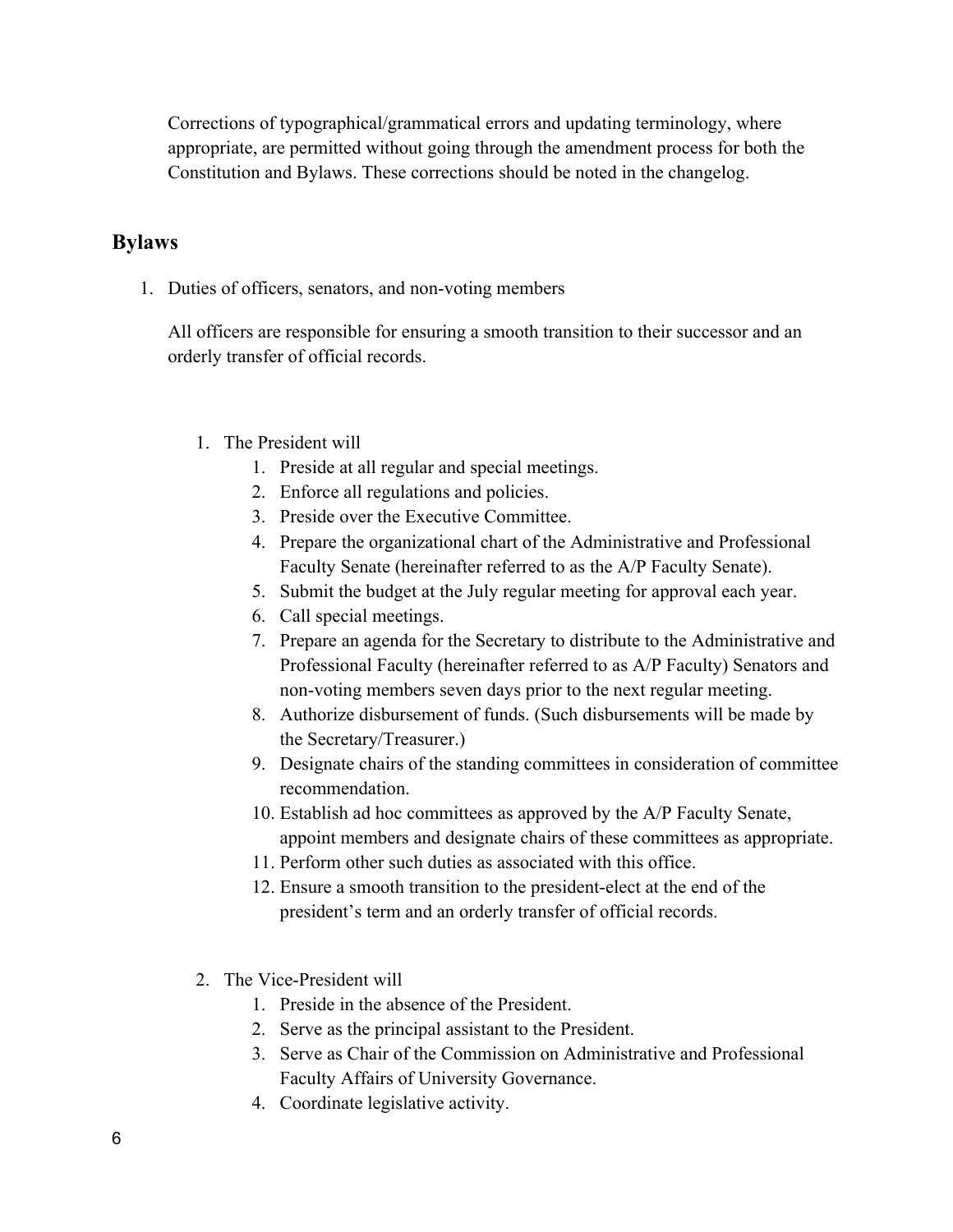- 5. Fulfill any term vacated by the President.
- 6. Perform other such duties as associated with this office.
- 3. The Secretary/Treasurer will
	- 1. Conduct a roll call, record attendance and advise the President if a quorum is present at the beginning of each meeting.
	- 2. Prepare minutes of all A/P Faculty Senate meetings and maintain them as permanent records.
	- 3. Distribute copies of the minutes to each member within ten days after meetings. The use of electronic mail is encouraged whenever possible.
	- 4. Distribute copies of agenda and information packages to each member within seven days prior to the next regular meeting. The use of electronic mail is encouraged whenever possible.
	- 5. Maintain all records of the A/P Faculty Senate including
		- Fiscal records,
		- Mailing lists (electronic and campus),
		- List of senators including term of office, and
		- List of senators serving on the University Council, Commissions, Advisory Councils and Committees including term of office.
	- 6. Make authorized disbursements of funds. Submit quarterly financial reports of expenditures to the Executive Committee. Both the President and the Secretary/Treasurer will authorize all payments.
	- 7. Perform other such duties as required by this office.
	- 8. Receive and retain the summaries and/or minutes from Councils, Commissions, and Committees on which A/P Faculty serve.
- 4. The Parliamentarian will
	- 1. Advise the President on parliamentary procedures in accordance with the parliamentary rules used by University Council, subject to special rules adopted by the A/P Faculty Senate to govern the procedures of the A/P Faculty Senate, cabinet, and standing committees.
- 5. The A/P Faculty Senators will
	- 1. Make informed decisions.
	- 2. Vote on matters brought before the A/P Faculty Senate.
	- 3. Serve on at least one standing committee.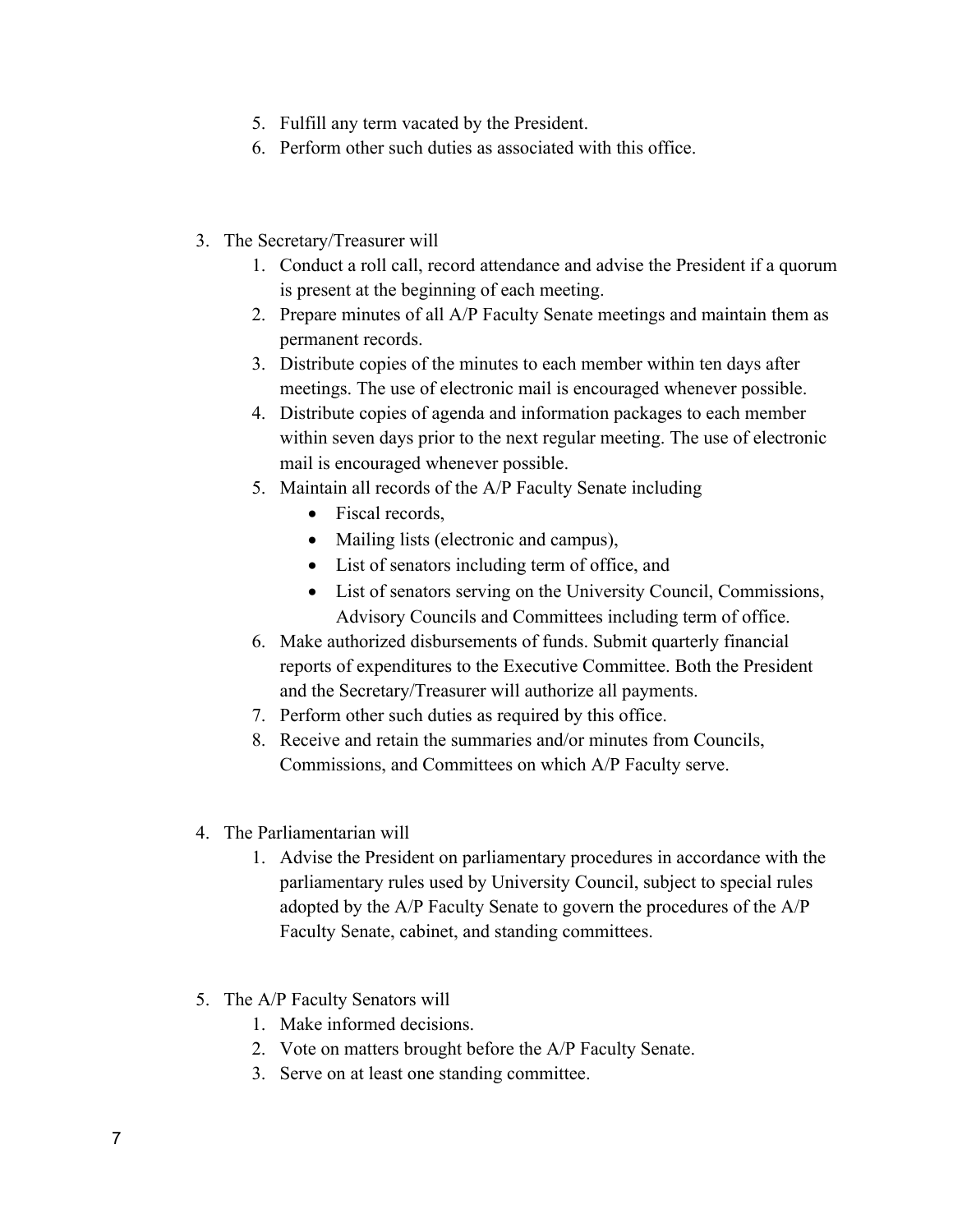- 4. Serve on University Council, Commissions, Advisory Councils and Committees when appointed.
- 5. Communicate to their constituent area on issues brought before the A/P Faculty Senate.
- 6. Seek opinions of their constituent area on pertinent matters concerning the A/P Faculty Senate.
- 7. Represent the position of their constituent area and be accountable to their constituent area.
- 6. The Alternate Senators should
	- 1. Attend A/P Faculty Senate meetings whenever possible.
	- 2. Vote only when their senator is absent.
	- 3. Serve on University Councils, Commissions, Advisory Councils, and Committees when appointed.
- 7. All members will attempt to attend meetings of University Councils, Commissions, and Committees to which they are assigned. If unable to attend the member will send an alternate if possible.
- 2. Elections
	- 1. The elections for A/P Faculty Senators, from the constituent areas will be conducted by the Commission on Administrative and Professional Faculty Affairs before March 31 each year. This process will be assisted and monitored by the Elections and Nominations Committee.
	- 2. The number of Senators elected will be from the following constituent areas:
		- Extension: 3 Senators,
		- Research: 3 Senators,
		- Academic Support: 6 Senators,
		- Student Affairs: 3 Senators,
		- Athletics: 3 Senators,
		- General Professional: 9 Senators and,
		- General Administrative: 3 Senators

Each constituent area will elect a minimum of one alternate to serve on the A/P Faculty Senate.

- 3. The Elections and Nominations Committee will begin taking nominations for President, Vice President, Secretary/Treasurer, Parliamentarian, representatives to the University Council, Commissions, Advisory Councils, and Committees and other appointments at the February regular meeting.
- 4. Permission must be obtained from candidates before names are placed in nomination.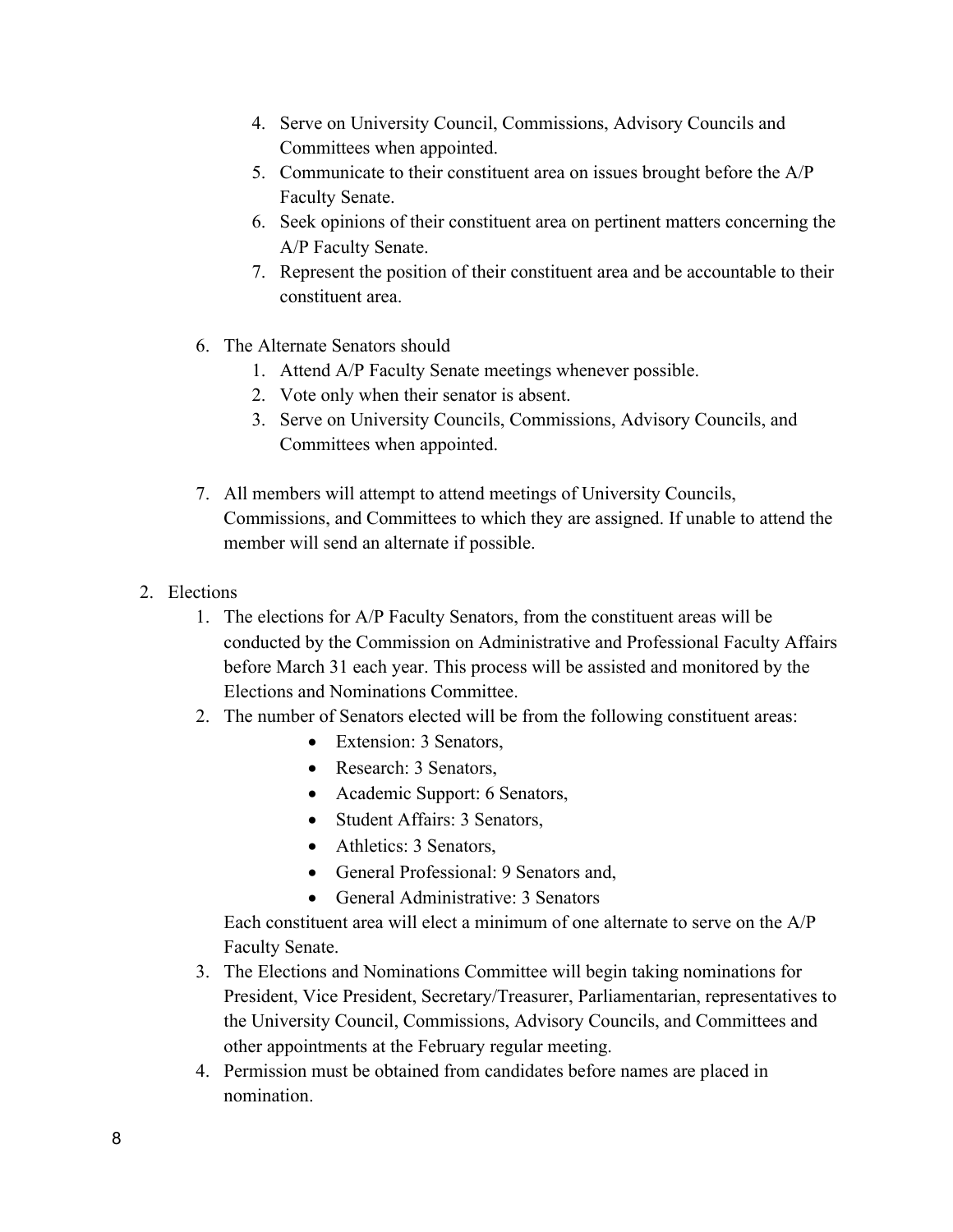- 5. Election of officers will be held by April 1. Election and/or nomination of representatives to the University Council, Commissions, Advisory Councils, and Committees and other appointments will be completed by May 1.
- 6. A majority vote of those present and voting will be necessary to elect officers and/or representatives. In case no candidate receives a majority, the candidate receiving the fewest votes will be removed from each successive ballot until one candidate receives a majority.
- 7. All those elected will assume responsibilities at the end of the June regular meeting.
- 8. The Vice President will automatically be nominated for the office of the President when a vacancy in that office will be slated to occur. If the Vice President's term on the A/P Faculty Senate is expiring or the VP refuses the nomination then the Elections and Nominations Committee will be charged with finding another nominee from among the members of the Executive Committee or Past Presidents of the A/P Faculty Senate whose terms on the Senate are not expiring. If no member of the Executive Committee or a Past president will accept the nomination, the Election and Nominations Committee will open nominations for President up to the current Senators.

#### 3. Committees

- 1. Executive Committee
	- 1. Screens proposals from A/P Faculty for A/P Faculty Senate consideration,
	- 2. Acts on behalf of the A/P Faculty Senate between regular meetings. All such actions will be reported for confirmation at the next Senate meeting,
	- 3. Approves, by majority of those eligible to vote and present at the meeting, initial composition, changes and additions to the membership of standing committees made by the President,
	- 4. Implements the rules and regulations of the A/P Faculty Senate,
	- 5. Assists in interpreting the intent of the A/P Faculty Senate Constitution and Bylaws,
	- 6. Determines if a senator's absence from a regular meeting is excused,
	- 7. Assists the President in preparing the budget,
	- 8. Meets at least once a month prior to the regular Senate meeting, and
	- 9. Addresses occasional changes to the regular meeting schedule of the A/P Faculty Senate.
	- 10. Is sensitive to the inclusion of employees who are representative of the various types of full and part-time A/P Faculty employees, occupational classifications, and organizational units.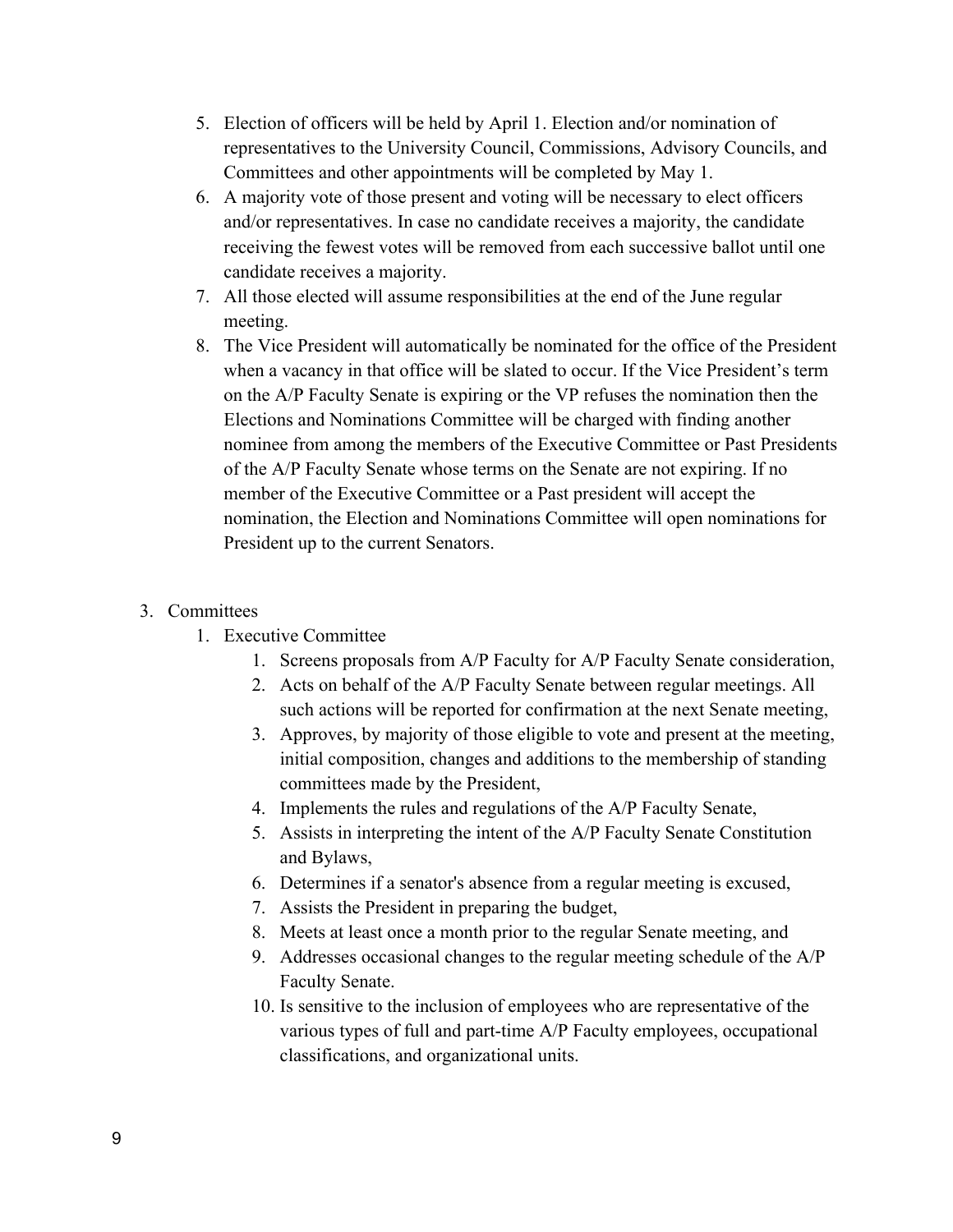- 2. Standing Committees
	- 1. General Guidelines
		- 1. Members of standing committees will be appointed by the President and approved by a majority vote of the Executive Committee. The President will also designate a chair for each standing committee.
		- 2. Unless requested by the senator, membership on a standing committee will not change during the senator's term of office.
		- 3. Each member of the A/P Faculty Senate will serve on at least one standing committee.
		- 4. Minutes will be kept for each standing committee meeting. Each standing committee will also submit an annual report of its activities and any pending matters to the Executive Committee at the June Executive Committee meeting.
		- 5. The scope of the charges of the standing committees will be established by the A/P Faculty Senate in accordance with the bylaws.
		- 6. Standing committees will establish goals, objectives, and priorities. They have the authority to investigate, carry out activities necessary to perform their charges, prepare reports, offer recommendations, and make parliamentary motions.
		- 7. Standing committees may establish subcommittees to address specific issues as needed. Membership of subcommittees will consist of members of the respective standing committee. Chairs of subcommittees will be appointed by the chair of the respective standing committee.
		- 8. Standing committee chairs will convene their committees no less frequently than once a month unless approved by the Executive Committee.
		- 9. At the end of each term, each committee chair will provide to the respective incoming chair appropriate information to facilitate continuity (e.g., charges, goals, unfinished business, investigatory materials, past and pending parliamentary motions).
		- a. Policies and Issues Committee Primary Responsibilities
			- 1. Serves as a link between the A/P Faculty Senate and the Office of Human Resources and/or University Administration in general on personnel and related matters.
			- 2. Brings to the A/P Faculty Senate's attention changes in policies and procedures that may affect A/P Faculty and advises the Senate on these issues. This includes monitoring the activities of the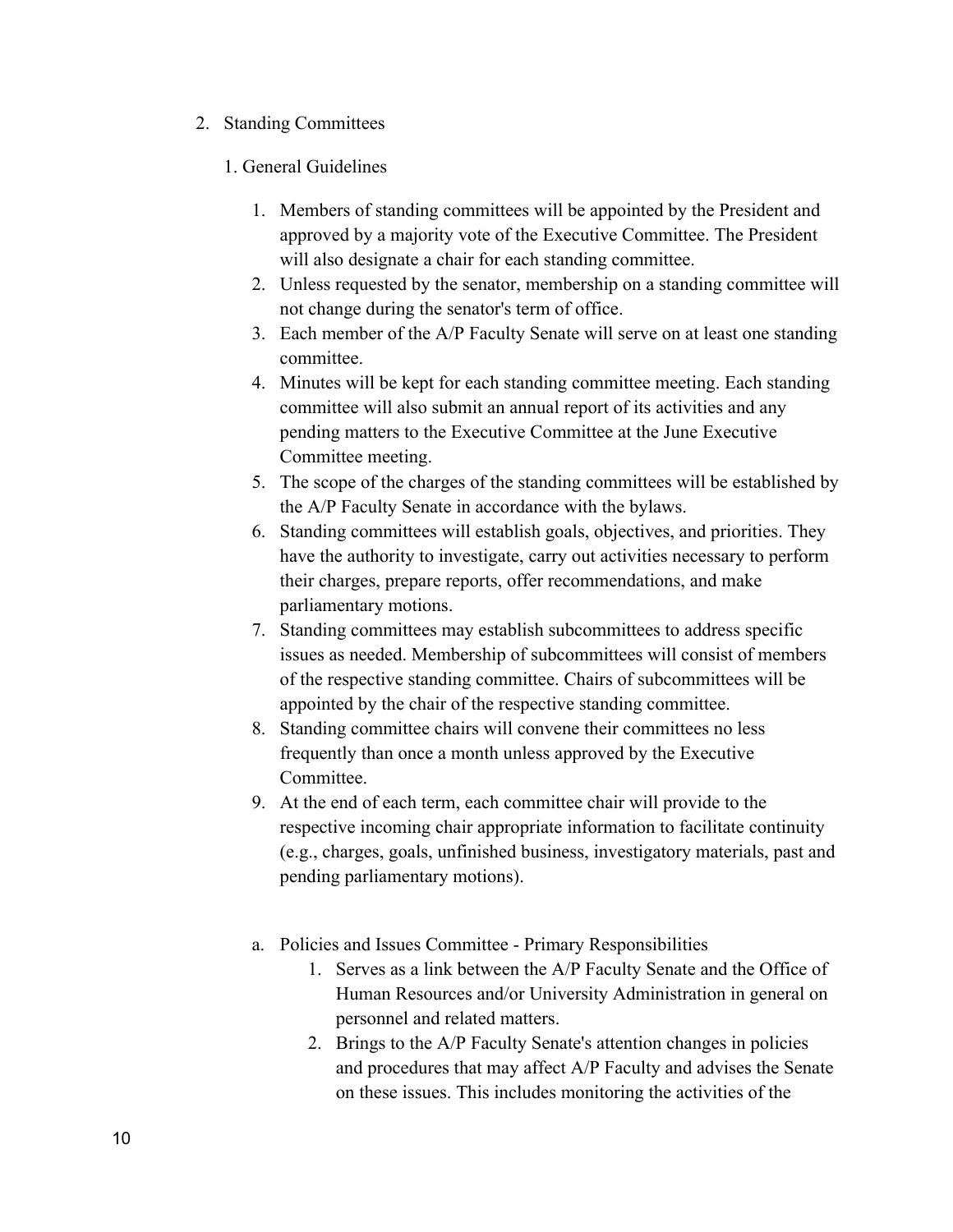University Council, Commissions, Advisory Councils, and Committees that may affect A/P Faculty.

- 3. Provides assistance to A/P Faculty in obtaining educational leave, tuition waivers, and other educational opportunities.
- b. Communications Committee Primary Responsibilities
	- 1. Coordinates communications to employees and the university community and supports the executive committee in matters pertaining to the Board of Visitors and the Virginia State Legislature as to the mission of the A/P Faculty Senate.
	- 2. Communicates information to A/P Faculty concerning new employee orientation, employee training and development, incentives and rewards, benefits, retirement planning, and related matters utilizing university and non-university media and/or other appropriate means as needed.
	- 3. Interfaces with university and non-university media sources to provide information on A/P Faculty Senate activities when appropriate.
	- 4. Fulfills communications needs of the A/P Faculty Senate as requested by the President or Executive Committee.
- c. Elections and Nominations Committee Primary Responsibilities
	- 1. Coordinates the A/P Faculty Senate elections process. Ensures that the A/P Faculty Senate Constitution and Bylaws are followed and deadlines are observed when electing Senate members, officers, and representatives to the University Council, Commissions, Advisory Councils, and Committees.
	- 2. Compiles a list of nominations for A/P Faculty Senate officers and representatives to the University Council, Commissions, Advisory Councils, and Committees as needed.
	- 3. Makes recommendations to the President for the appointment of members and chairs to A/P Faculty Senate committees.
	- 4. Monitors elections of senators managed by the Commission on Administrative and Professional Faculty Affairs and oversees votes on proposed amendments to the Constitution and Bylaws of the A/P Faculty Senate.
- 4. Meetings